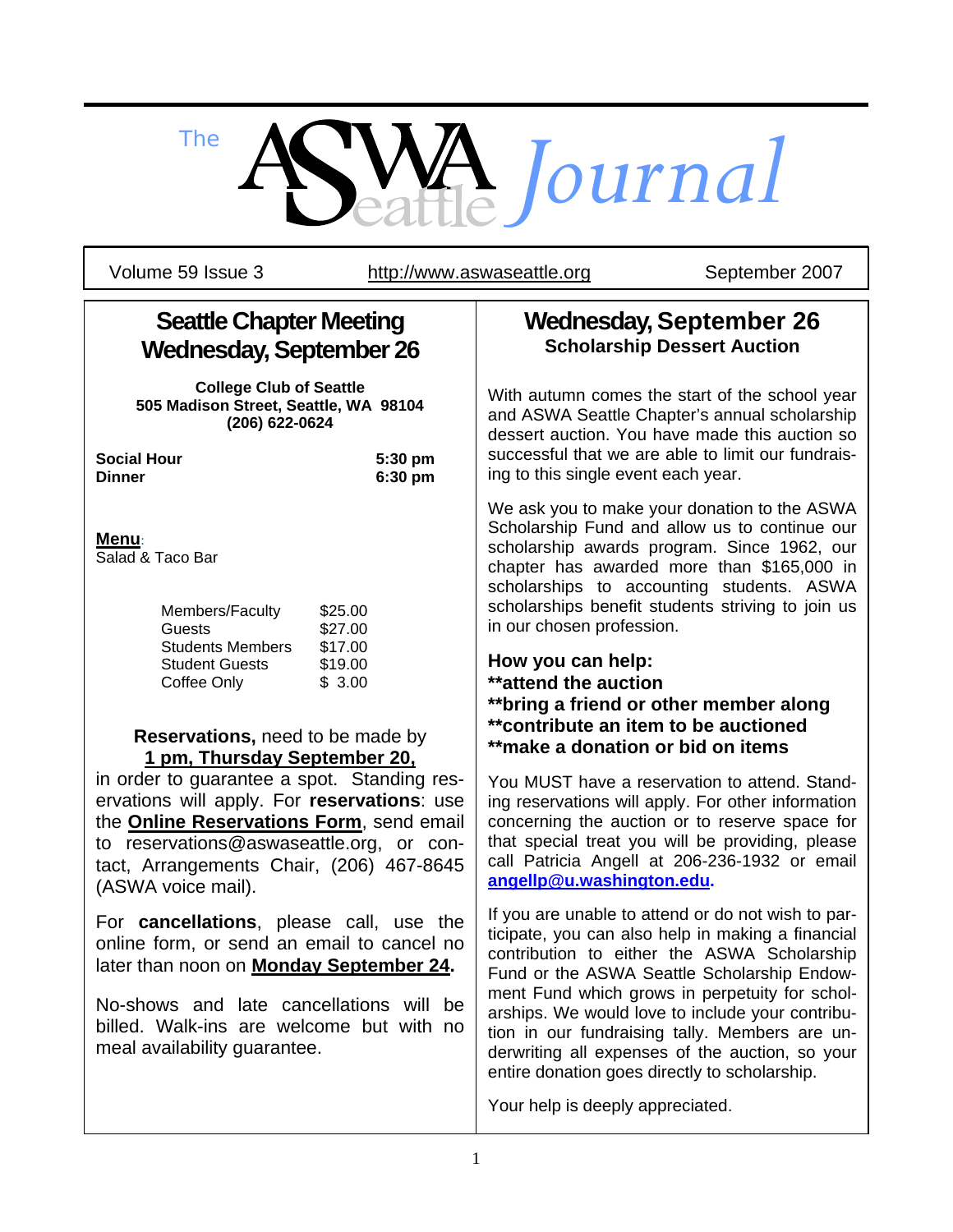

# **President's Message September 2007**

Hello Ladies: Welcome to September and the Scholarship Dessert Auction! This is probably my favorite night of the year, but it is a large undertaking to coordinate all the pieces to make everything fall into place the way that it does – so be certain to talk to Pat Angell and volunteer to handle some portion of things!

In the on-going theme of "Lessons Learned in the First Months", I wanted to tie that large organizational effort into a short comment on the nature, and I believe one of the strengths of our American Society of Women Accountants as an all-volunteer organization (at the local level, anyway). Anything that we accomplish as a Committee, as a Chapter, as a Region or as an Organization is accomplished by several people working together voluntarily. This work is done after the "regular" 40-hour work week and instead of some other activity. This means that unless there is a strong strain of personal accountability, nothing gets accomplished. Holding people to their promises is a fine art that I am far from mastering! Once again, a very big THANK YOU to those of you who have pointed out and demonstrated the importance of structured meetings, clear deadlines and direct speech. Our organization built by the many volunteers could not prosper without their use.

So, see you all at the Dinner Meeting!

Rachel Petrich **president@aswaseattle.org**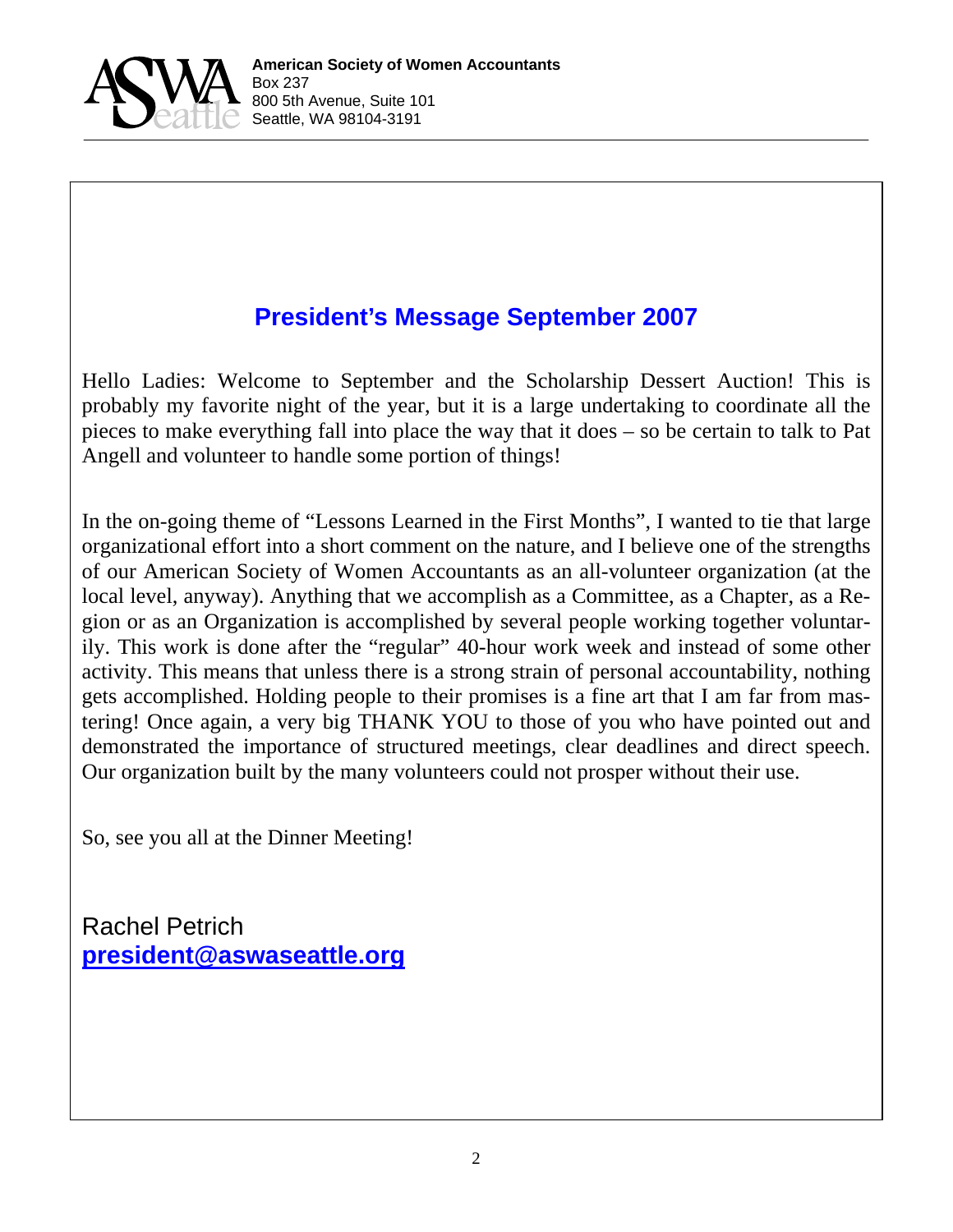

## **Announcements**

**\* \* \* \* \* \* \* \* \* \* \* \* \* \* \* \* \* \* \* \* \* \* \* \* \* \* \* \* \* \* \* \* \* \* \* \* \* \* \* \* \* \* \* \* \* \* \* \* Planning/Board meeting** 

**September 12th**, Southwest Plumbing, 6:00pm. Come help us make plans for the coming year. **\* \* \* \* \* \* \* \* \* \* \* \* \* \* \* \* \* \* \* \* \* \* \* \* \* \* \* \* \* \* \* \* \* \* \* \* \* \* \* \* \* \* \* \* \* \* \***

#### **Controllers' Seminar**

**For Accounting, HR Professionals and Business Owners** - Sponsored by the North Cascades Chapter of ASWA - **Friday, September 28th, 8:00 a.m. – 4:40 p.m**. - Fairhaven Library, Fireplace Room, 1117 - 12th St, Bellingham, WA - Lunch at The Black Cat (included).

**Topics:** Emergency Preparedness: Business Continuity Management; Forensic Accounting & Financial Investigation; *New* July 2007 Washington State Legislation/Streamlining Sales Tax; Employment Law: The latest trends in legal issues for employees and employers.

**Registration:** \$150 for members, \$175 for non-members - **CPE:** 8 CPE Credits

**Register**: Mail check payable to: ASWA, c/o Marci Hanson, PO Box 4199, Bellingham, WA 98227 email: Name, Job Title, Company, Address, and Phone Number to **Reservations@ASWA115.org**.

**\* \* \* \* \* \* \* \* \* \* \* \* \* \* \* \* \* \* \* \* \* \* \* \* \* \* \* \* \* \* \* \* \* \* \* \* \* \* \* \* \* \* \* \* \* \* \***

#### **2007 Joint National Conference**

Whatever you do, DON'T tell your boss about hanging out at world-class attractions, bidding on great prizes at auctions, the wine and cheese event where you can mingle with your many friends from across the country, or celebrating New Year's Eve every night at "Pleasure Island." DON'T tell her about the opportunity to mingle with representatives from many different companies, and an opportunity to have your resume reviewed and updated. DO tell her about the high quality CPE (24 hours), the opportunity to hear nationally recognized speaker Cynthia Cooper, the networking and possible recruitment opportunities for your company, and the impact of a conference like this on your leadership skills. DO tell her what a bargain it still is compared with many other professional conferences offering this level of CPE. And if you ARE the boss, congratulate yourself on making a great decision to attend the JNC from **October 25 – 27** this year at **Disney's Coronado Springs Resort** in Orlando Florida. (Online registration available.) It'll be an investment that keeps on rewarding you. My boss INSISTS that I go every year! - *Monika Miles, ASWA National Treasurer and JNC Chair (and Boss of Me!)* **monika@labhartmiles.com**

**\* \* \* \* \* \* \* \* \* \* \* \* \* \* \* \* \* \* \* \* \* \* \* \* \* \* \* \* \* \* \* \* \* \* \* \* \* \* \* \* \* \* \* \* \* \* \*** 

#### **Women For Hire Career Expos**

Women For Hire offers signature career expos, inspiring speeches and seminars, a popular careerfocused magazine, customized marketing programs, and an online job board that help leading employers connect with top-notch professional women in all fields. Check out their fall schedule of upcoming career expos, **www.womenforhire.com**.

**\* \* \* \* \* \* \* \* \* \* \* \* \* \* \* \* \* \* \* \* \* \* \* \* \* \* \* \* \* \* \* \* \* \* \* \* \* \* \* \* \* \* \* \* \* \*** 

#### **Fall Tax Seminar – December 7**

Eight hours of tax-related CPE. Confirmed topics include: Working with clients who have Diminished Capacity Issues; Investment Funds, Accounts and Advisory Fees; Tax Planning for Non-Married Couples; Charitable Tax-Exempt Trust Strategies for Smaller Estates; Electronic Back-up and Storage of Financial Data; Tax Treatment of Bonds - market discount and OID. Contact Ruth Callard, **ruth@callardcpa.com**.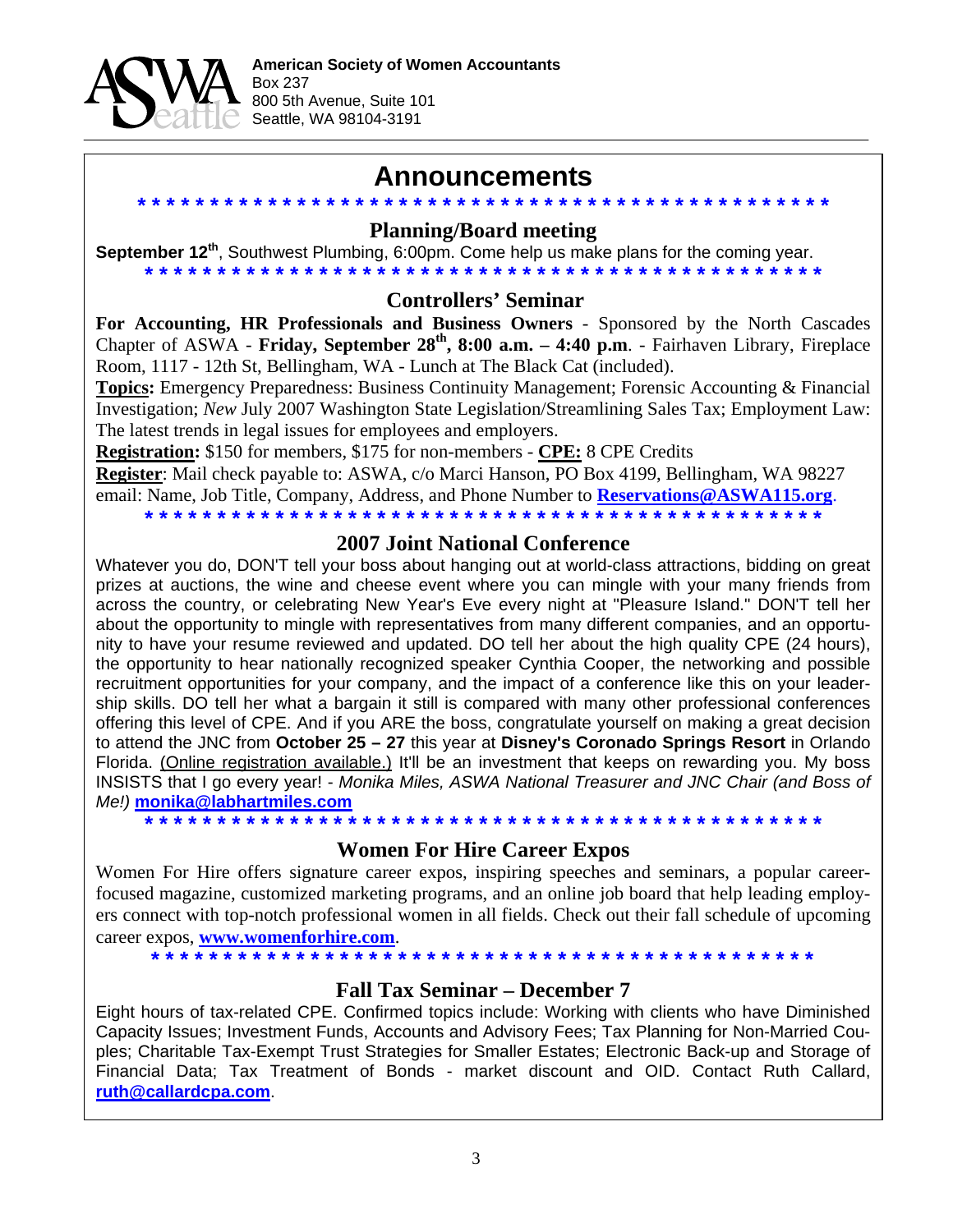

# **Building an Effective Employee Orientation Program**

by Ilga Paskovskis (**ilga.paskovskis@rhi.com**

In a recent survey by our company, one-third of workers said their companies provided them no formal orientation program when they came on board. Failing to provide this initial training, however, could be a missed opportunity for both employer and employee. Eighty-seven percent of the respondents who did go through an orientation said the program effectively prepared them for success with their new firm.

Following are tips for establishing orientation initiatives that both educate and build strong bonds with your newest accounting team members:

Remember the basics. Ease a new hire's first-day jitters by personally greeting the individual and giving him or her a tour of the office, while offering introductions to key colleagues. Also, be sure to provide an up-to-date employee handbook and telephone directory.

Keep your message consistent. The information conveyed during orientation sessions should closely mirror the ideas expressed during the recruitment process. Pick up where the job interview left off by reinforcing your firm's mission and core values. Also, review job duties, set expectations, explain reporting lines and describe current accounting projects.

Create an agenda. A well-organized orientation roadmap tells newcomers exactly what they can expect and shows them how your organization conducts business. An agenda enables you to adhere to a schedule and sends the message your company values its employees and wants them to begin contributing as soon as possible.

Make it a team effort. You don't have to take the entire job of helping new staff acclimate to your workplace on your own shoulders. In fact, it's a good idea to include others in the process. While you can address issues related to the accounting department, a human resources practitioner can better cover the intricacies of company policies and how to enroll in your benefits plan. A motivational appearance by a company executive will add credibility and weight to group orientation sessions.

Avoid data dumping. Throwing too much information at employees too quickly can be overwhelming. Give people ample opportunity to absorb what they're learning by spacing out the process over several weeks. What team members are experiencing on the job offers a context for orientation and training.

It takes time and resources to develop a top-notch orientation program. But the benefits make it well worth the effort because your new accountants will learn and thrive from day one.

Accountemps is the world's first and largest temporary staffing service specializing in the placement of accounting, finance and bookkeeping professionals. The company has more than 350 offices throughout North America, Europe, Australia and New Zealand, and offers online job search services at **www.accountemps.com.**